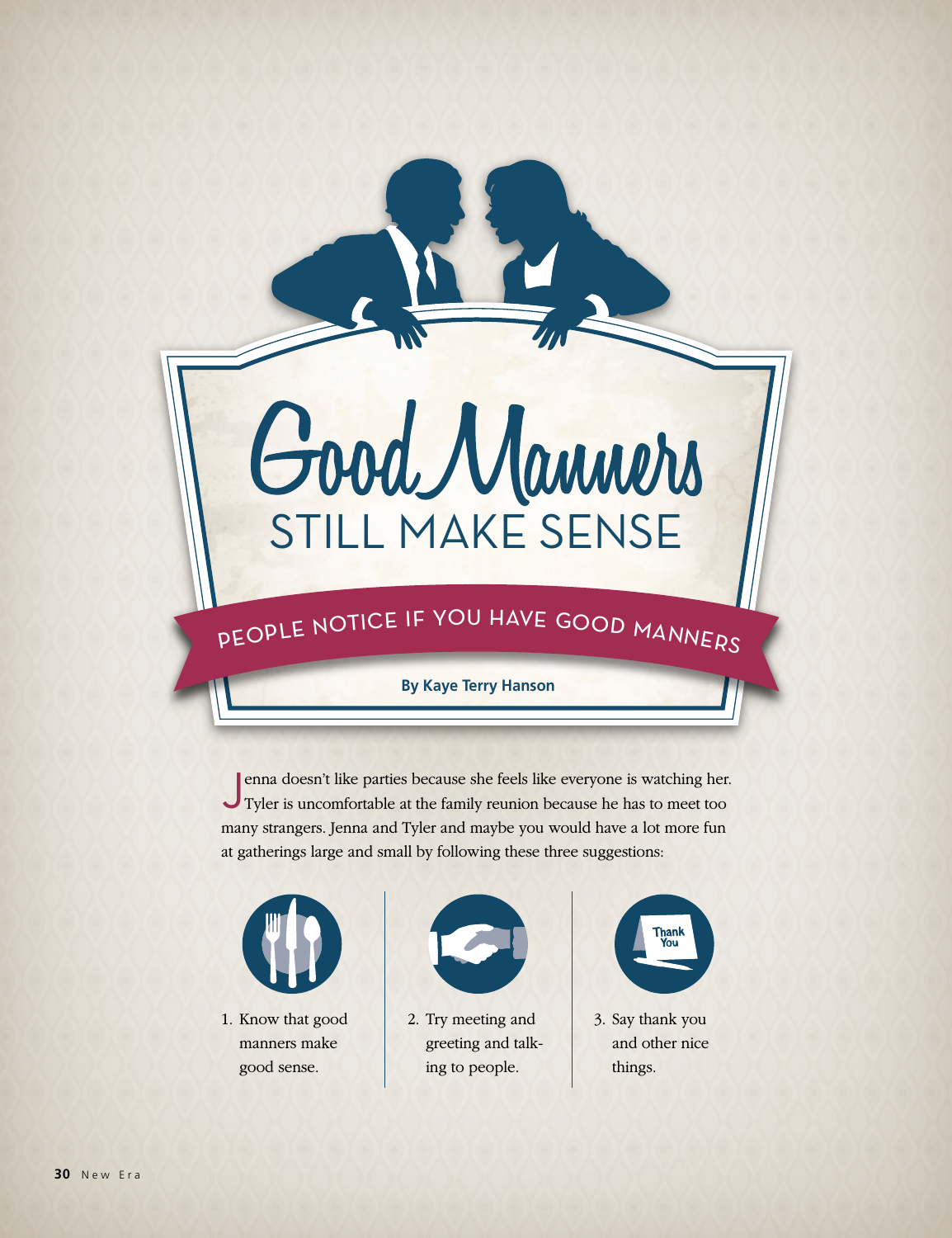

#### **1 Know That Good Manners Make Good Sense**

At a backyard barbecue, dinner before the big dance, or your cousin Amy's wedding, people may make judgments about you by how you eat. To make a good impression, try this:

- Learn mealtime manners by watching someone with good manners and copying what they do.
- • Wait for the host or hostess to tell you where to sit at a table.
- Put your napkin on your lap.
- Sit up straight.
- • Don't talk with your mouth full.
- • Wait until everyone at the table has been served before you begin eating.
- When asking for something to be passed to you, say please and thank you.
- Alert the host or hostess before you arrive if you have allergies. They will likely be glad to adjust the menu to make you feel welcome and comfortable.

*Two young boys I know are allergic to peanuts. I have watched their mother carefully teach them to ask when they arrive at a birthday party, "Are there peanuts in the ice cream or the cake?" Those boys are learning early to be responsible for managing their own allergies.* • When serving yourself, take small portions the first time at a buffet or the first time the food is passed around.

*I know a senior missionary couple who invited two elders to eat breakfast with them. The senior sister cooked four times as much as usual for her and her husband. The first elder took all the eggs from the plate and said, "I hope these are for me." He should have taken a small amount and waited to be offered more.*



#### **2** Try Meeting and Greeting and Talking to People

Nothing convinces others that you have good manners more than the way you talk. Learning to meet people and carry on short conversations is a valuable skill. Like all skills, what you say gets better (and much easier) with practice. Try this:

- Stand when an outsider—man or woman—enters the group.
- When you are introduced, shake hands, make eye contact with the new person, and say their name, "Hello, Tiffany," or "Hello, Mr. Roberts."